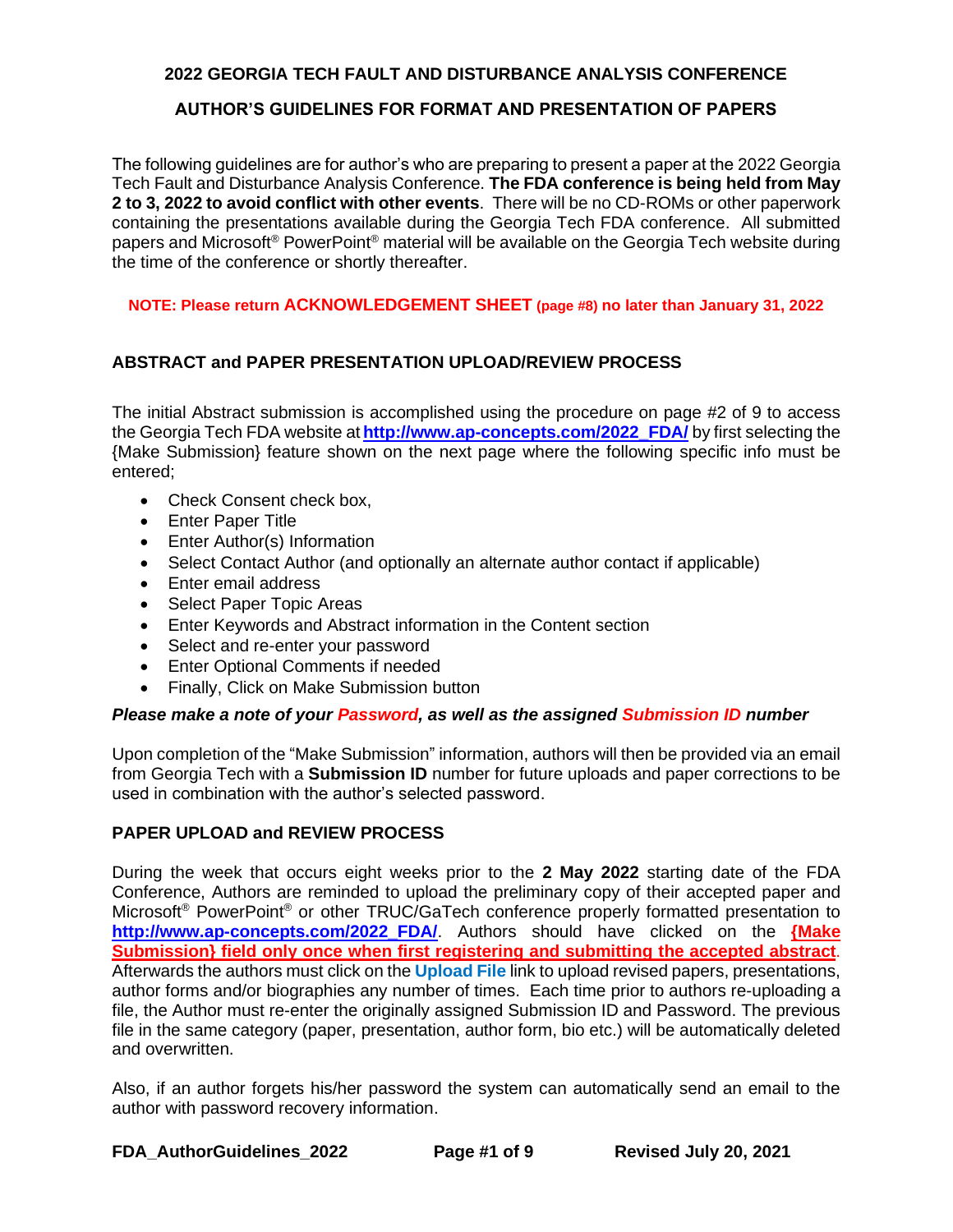#### **AUTHOR'S GUIDELINES FOR FORMAT AND PRESENTATION OF PAPERS**

Upon again accessing the Georgia Tech website; click **only** the **Upload File** link (shown below)

| 2022 Georgia Tech Fault and Disturbance Analysis Conference |                                           |  |                                  |  |  |  |  |  |
|-------------------------------------------------------------|-------------------------------------------|--|----------------------------------|--|--|--|--|--|
| OpenConf Peer Review and Submission Management System       |                                           |  |                                  |  |  |  |  |  |
| <b>OpenConf Home Privacy Policy Email Chair</b>             |                                           |  |                                  |  |  |  |  |  |
| Authors:<br>$\bullet$                                       | Make Submission<br><b>Edit Submission</b> |  | <b>Initial Registration Only</b> |  |  |  |  |  |

- **[Upload File](http://www.ap-concepts.com/2021_FDA/author/upload.php) Paper/Presentation/Bio/Author Form Uploading**
- **[View File](http://www.ap-concepts.com/2021_FDA/author/paper.php)**
- **[Withdraw Submission](http://www.ap-concepts.com/2021_FDA/author/withdraw.php)**
- **[Check Status](http://www.ap-concepts.com/2021_FDA/author/status.php)**

#### **Review and Program Committees (Not applicable for Authors):**

• **[Sign In](http://www.ap-concepts.com/2021_FDA/review/signin.php)**

|                        | Enter |
|------------------------|-------|
| Sign Up $-$ Keycode: L |       |

#### **Chair (Not applicable for Authors):**

• **[Sign In](http://www.ap-concepts.com/2021_FDA/chair/signin.php)**

Next select the appropriate "**Upload File Type**" **Note:** Five (5) options are available: Paper PDF, Slides Presentation PPT, Slides Presentation PDF, Author Form PDF or Biography PDF.

2022 Georgia Tech Fault and Disturbance Analysis Conference

| OpenConf Peer Review and Submission Management System |                             |                    |                                                            |  |  |  |  |  |  |
|-------------------------------------------------------|-----------------------------|--------------------|------------------------------------------------------------|--|--|--|--|--|--|
| <b>OpenConf Home Privacy Policy Email Chair</b>       |                             |                    |                                                            |  |  |  |  |  |  |
| <b>Upload File</b>                                    |                             |                    |                                                            |  |  |  |  |  |  |
| <b>Submission ID:</b>                                 |                             | (forgot ID?)       |                                                            |  |  |  |  |  |  |
| Password:                                             |                             | (forgot password?) |                                                            |  |  |  |  |  |  |
| Total upload limit for this form is 30MB.             |                             |                    |                                                            |  |  |  |  |  |  |
| Paper (PDF):                                          | Browse No file selected.    |                    | Format: PDF v                                              |  |  |  |  |  |  |
| Slides (PPT):                                         | Browse No file selected.    |                    | <b>Format: Microsoft PowerPoint (.ppt)</b><br>$\checkmark$ |  |  |  |  |  |  |
| Slides (PDF):                                         | Browse No file selected.    |                    | Format: PDF v                                              |  |  |  |  |  |  |
| <b>Author Form:</b>                                   | Browse No file selected.    |                    | Format: PDF v                                              |  |  |  |  |  |  |
| <b>Biography:</b>                                     | No file selected.<br>Browse |                    | Format: $PDF \sim$                                         |  |  |  |  |  |  |
| <b>Upload Files</b>                                   |                             |                    |                                                            |  |  |  |  |  |  |

**FDA\_AuthorGuidelines\_2022 Page #2 of 9 Revised July 20, 2021**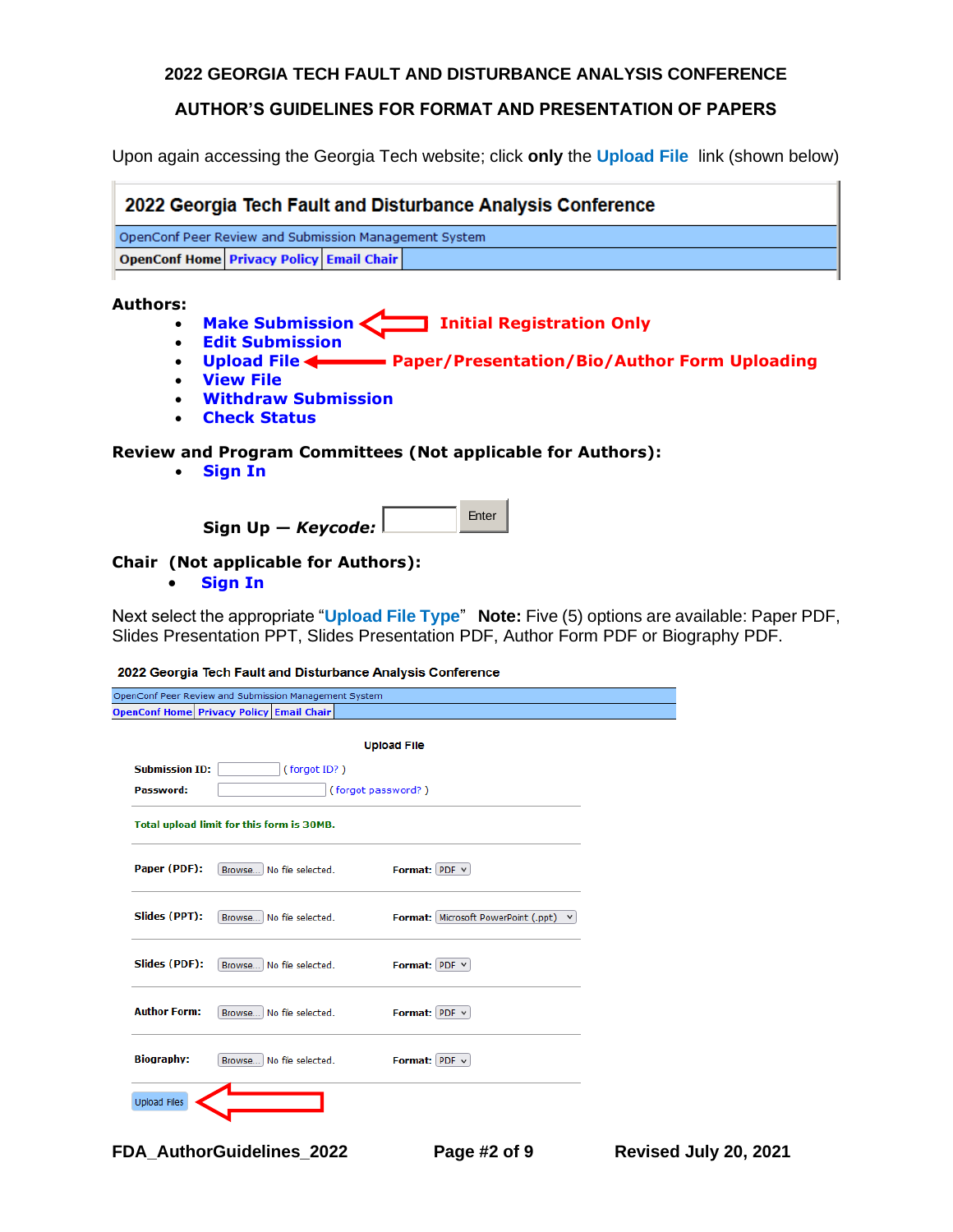#### **AUTHOR'S GUIDELINES FOR FORMAT AND PRESENTATION OF PAPERS**

Next click on the **Browse** button to navigate to the file to be uploaded. Note that the uploaded file format must be as follows:

Paper  $\rightarrow$  PDF format

Presentation → PPT, PPTX or PDF format

Author Form  $\rightarrow$  PDF format

Biography  $\rightarrow$  PDF format

Be sure to enter your original *Submission ID* number and *Password*

Finally click on the **Upload Files** button to complete the operation.

Both the preliminary and subsequent papers with power point submissions will be reviewed by the assigned Session Chairperson or Vice-Chairperson. You will be notified by your Session Chairperson or Vice-Chair if there are any questions or issues related to your paper and/or power point presentation that require correction, deletion or modification, or if everything submitted is approved.

## **TIME FOR PAPER**

The time allocated for each paper at the Conference is stated in the program. It is expected that the oral presentation of the paper be completed 10 minutes prior to the allocated time. The remaining 10-minute period will be used for questions and/or discussions about the paper presentation and the changing of presenters.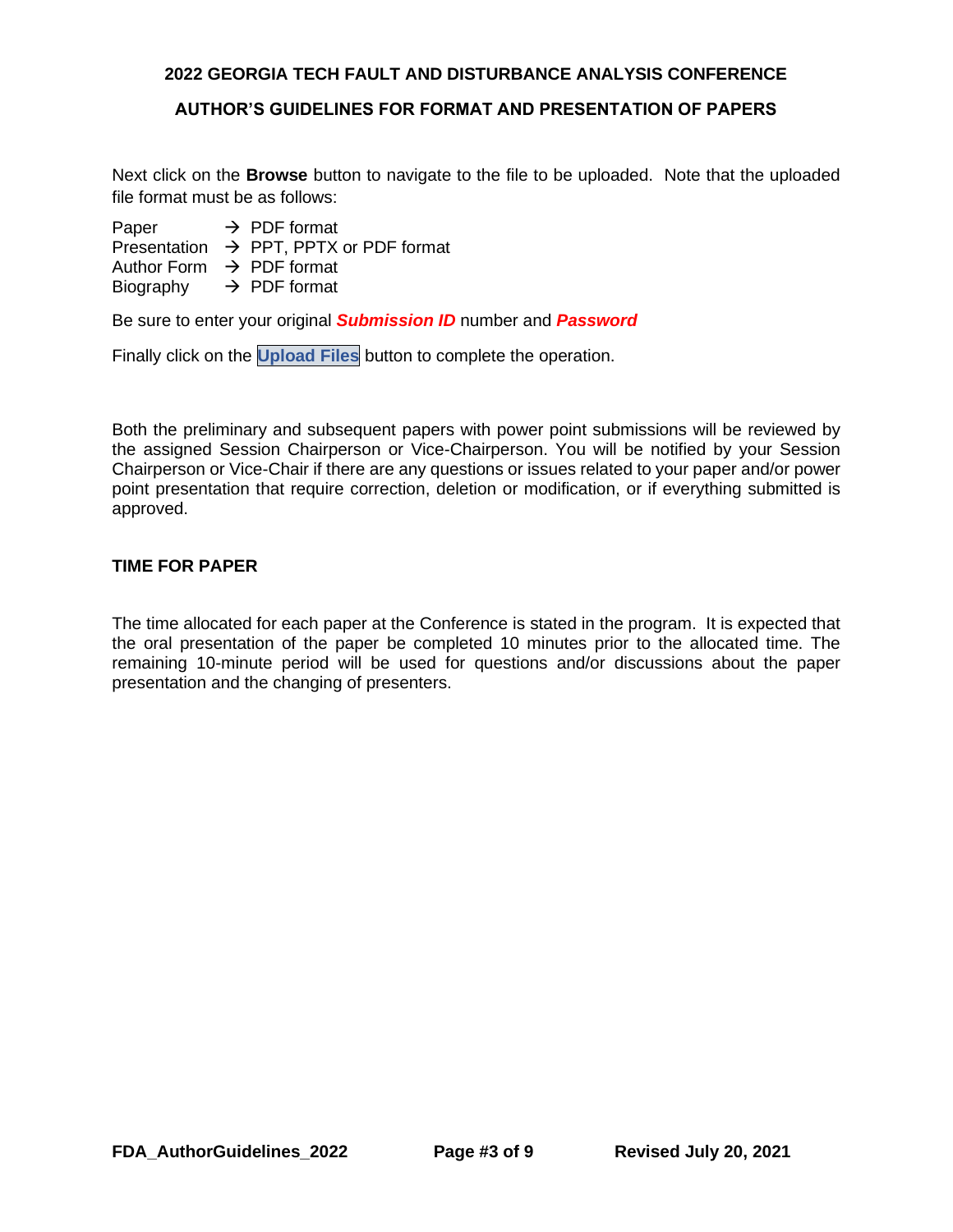#### **AUTHOR'S GUIDELINES FOR FORMAT AND PRESENTATION OF PAPERS**

#### **CONTENT OF PAPER**

The paper should emphasize more of the "why" and/or "how" more than the "what." Tell "why" or "how" a technique or scheme was applied to solve a problem. The paper should contain information of technical significance as opposed to commercial significance. **Vendor product names, promotional material and logos within the presentation must be avoided** as this has prompted numerous complaints from conference participants during previous conferences.

#### **PRESENTATION**

It is recommended that your presentation be prepared on a TRUC/GaTech approved Microsoft**®** PowerPoint**®** or other approved TRUC/GaTech formatted document.

Total time limit for each presentation is 40 minutes which includes 10-minutes for Q&A and changing of the presenters. As a presenter you need to be aware of the countdown timer so that you don't go into overtime. The timer counts down from 35 minutes and turns yellow with five minutes left and turns red with two minutes left for your presentation to be concluded. Thereafter, questions will be entertained from the conference participants. Any time overruns with questioners from the audience should be handled by conversing offline with the audience participants/questioners.

Summarize the paper at the beginning; Hold the attention of the audience when possible by speaking impromptu. The session chairperson will limit the presentation to the allotted time for the paper. A signal will be given to the speaker 10 minutes prior to the end of the allotted time.

Should there be any last-minute changes to your Microsoft<sup>®</sup> PowerPoint<sup>®</sup> or other approved TRUC/GaTech formatted document presentation prior to your time to speak at the FDA conference, please bring a CD, USB drive or your laptop computer loaded with your presentation software to be loaded onto the Georgia Tech computer in the conference room. Assistants can help you to use any of the available media of your choice.

Always remember to bring a paper copy (preferably color) of your presentation to be used for a backup if all other presentation equipment cannot be used. Georgia Tech facilities have the opaque overhead projector capability to project your presentation directly from paper copies.

## **SLIDES AND VISUAL AIDS**

The FDA Conference is a technical forum. Therefore, with the exception of the first cover page of the power point presentation that can have one vendor company logo and company name alongside each author, **vendor specific promotional data, vendor product names as well as vendor logos must not be included anywhere else in the Microsoft® PowerPoint® slides. Utility (non-vendor) users are authorized to include their logos throughout the power point presentation slides.**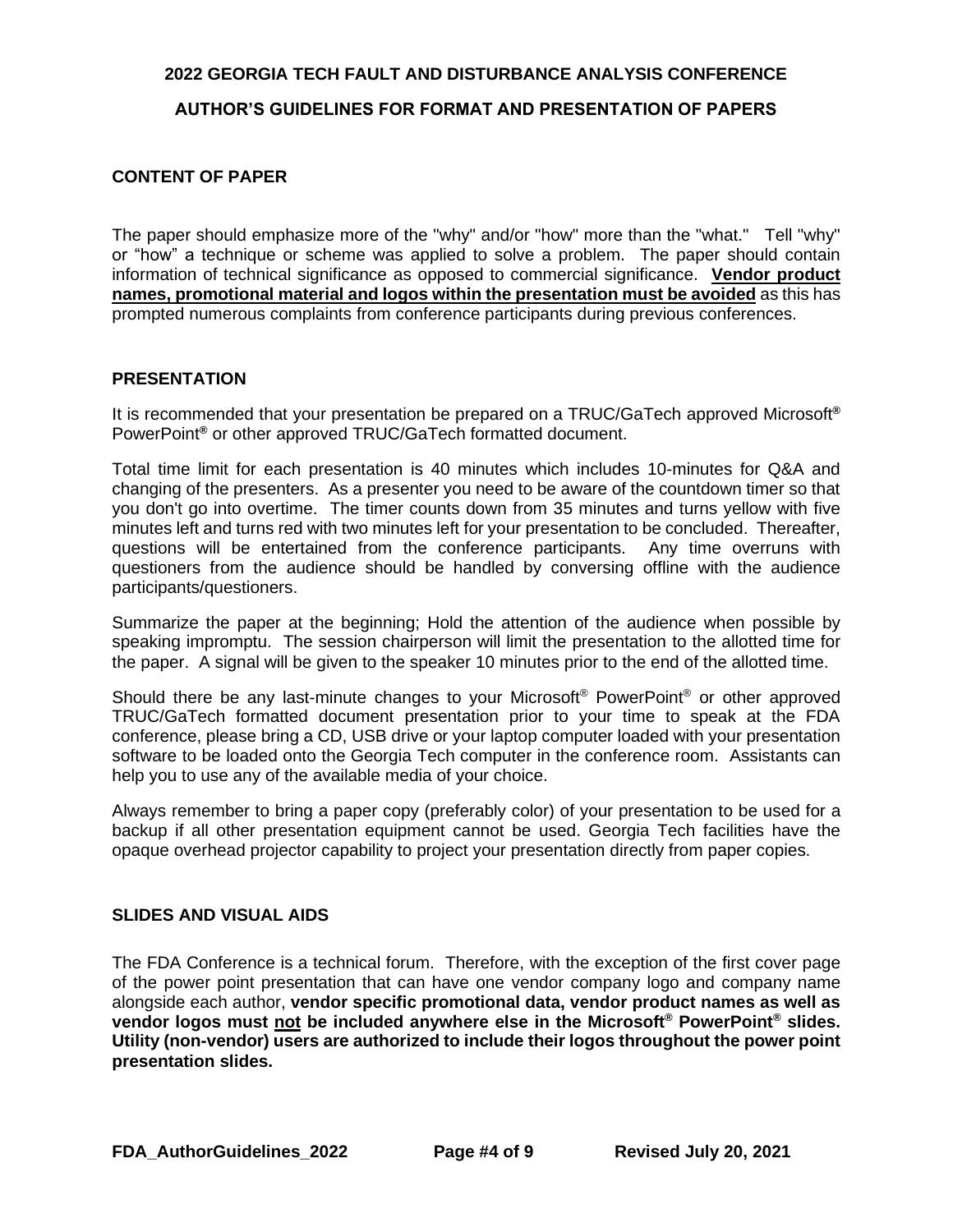# **AUTHOR'S GUIDELINES FOR FORMAT AND PRESENTATION OF PAPERS**

The slides should summarize the content of the paper. The TRUC/GaTech template for the first cover page and other slides must be implemented and can be downloaded at**: [https://truc.org/wp-content/uploads/FDA\\_2022-GaTech-First-Page-PPT.pptx](https://truc.org/wp-content/uploads/FDA_2022-GaTech-First-Page-PPT.pptx)**

It is assumed that a Microsoft**®** PowerPoint**®** file will be used in your presentation. If other visual aids are required, please list your specific needs on the attached **Author Information Form** to be returned to Janine A. Lyn at the address shown on the following page by eight weeks prior to the **2 May 2022** starting date of the FDA Conference.

In preparing your visual aids, it may be useful to note that conference attendance generally exceeds 100, and the conference room is relatively large. Projection is to an elevated screen at the center front of the room.

A frequent complaint in the past has concerned busy slides with very small printing and too much data. Therefore, talking slides should have a maximum of four or five lines. Graphs should be confined to a single graph per slide, with adequately sized labels for easy audience viewing.

Authors who are using presentation software for slides should avoid contrasting colors that bleed or blur along the edges when observed from a computer projection display. The default presentation software color schemes provided in the software package usually provide the best color and contrast.

Detailed plots and oscillograms generally have greater clarity when slides are made from a copy stand photograph of the printed image rather than the CRT image.

*NOTE: Please bring a copy of your presentation in Microsoft® PowerPoint® format on CDROM or USB drive. If appropriate, please embed true type fonts within the saved presentation.*

# **TRUC SESSION CHAIRPERSON OR AUTHOR SUBMITS LATE PAPER and MICROSOFT® POWERPOINT® PRESENTATION TO CONTINUING EDUCATION DEPARTMENT WITHIN THE 4-WEEK DEADLINE PRIOR TO FDA CONFERENCE COMMENCEMENT**

Authors not submitting both the paper and power point presentation for review by the aforementioned deadlines and not receiving approval by the Session Chairperson or Vice-Chair may be replaced with an alternate paper.

To ensure that a late submission of a paper or power point will appear in the Proceedings; It will be necessary for the Session Chairperson to have approved your paper (in PDF format) and power point presentation (in PPT, PPTX or PDF format) so that both can be uploaded by the author to **http://www.ap-concepts.com/2022\_FDA/** or e-mailed as an original black & white or color copy of your paper, suitable for photocopying, and the presenter's biographical sketch to Georgia Tech **(email to: [janine.lyn@ece.gatech.edu\)](mailto:janine.lyn@ece.gatech.edu)** within the four-week timeframe prior to the **2 May 2022** starting date of the FDA Conference**.** The brief biographical sketch of all authors should be included on the last page of the paper. Session Chair/Vice-Chair person(s) must be copied on all correspondence. The approved late paper submittal can also be mailed to the following address by the author(s) before the FDA conference commences: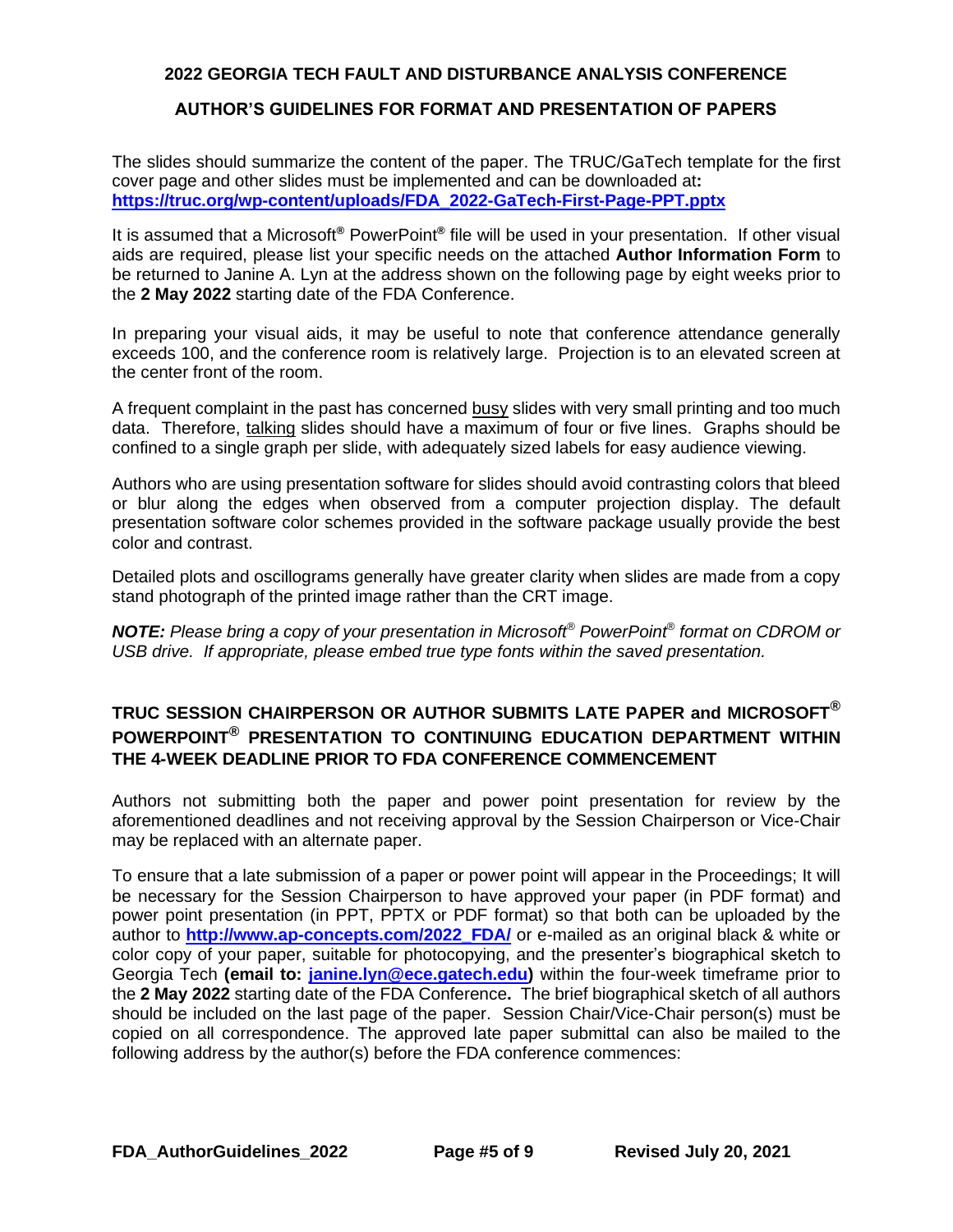#### **AUTHOR'S GUIDELINES FOR FORMAT AND PRESENTATION OF PAPERS**

Conference on Fault and Disturbance Analysis

ATTN: Ms. Janine A. Lyn

School of ECE Georgia Institute of Technology Atlanta, Georgia 30332-0250

Phone: 404-894-2964, Email: **[janine.lyn@ece.gatech.edu](mailto:janine.lyn@ece.gatech.edu)**

**When submitting the paper in PDF format, please make sure to select the PRINT conversion setting in Adobe Acrobat and, if appropriate, embed all true-type fonts. Authors submitting final approved papers to the session Chairperson or Vice-Chair after the four-week deadline that is four weeks prior to the 2 May 2022 commencement of the FDA Conference will be required to bring a USB thumb drive or CD-ROM containing the previously approved paper and revised power point presentation to the FDA Conference for uploading to the GaTech computer and designated GaTech website for distribution to the conference attendees. Final revisions of the approved Paper and/or Power Point presentations to correct errors or offer clarifications may also be submitted by the author(s) during the FDA Conference, but prior to their scheduled presentation time.**

Questions you may have concerning the papers or other aspects of the Conference may be addressed to Ms. Janine Lyn at 404-894-2964 (**[janine.lyn@ece.gatech.edu](mailto:janine.lyn@ece.gatech.edu)**) .

#### **CONFERENCE PROCEEDINGS now without a CD**

Starting with the FDA 2018 Conference, CD-ROMs containing hard copies of the papers and power point presentations will not be provided by Georgia Tech or the TRUC committee. All material presented at the FDA Conference will be made available from the Georgia Tech website sometime during the conference or shortly thereafter. The website location for downloading the conference papers and visually projected slide presentations will be revealed for all attendees to locate during the FDA conference.

The presentations schedule, conference area maps and public announcements concerning local facilities will still be available on distributed paperwork.

# **SOFT COPY PAPER FORMAT**

The soft copy of your paper should be prepared on 8-1/2" x 11" sheets and printed on one side only. The margins should be 1 inch, top, bottom, left and right. The spacing, print style, etc., are left to the author's choice.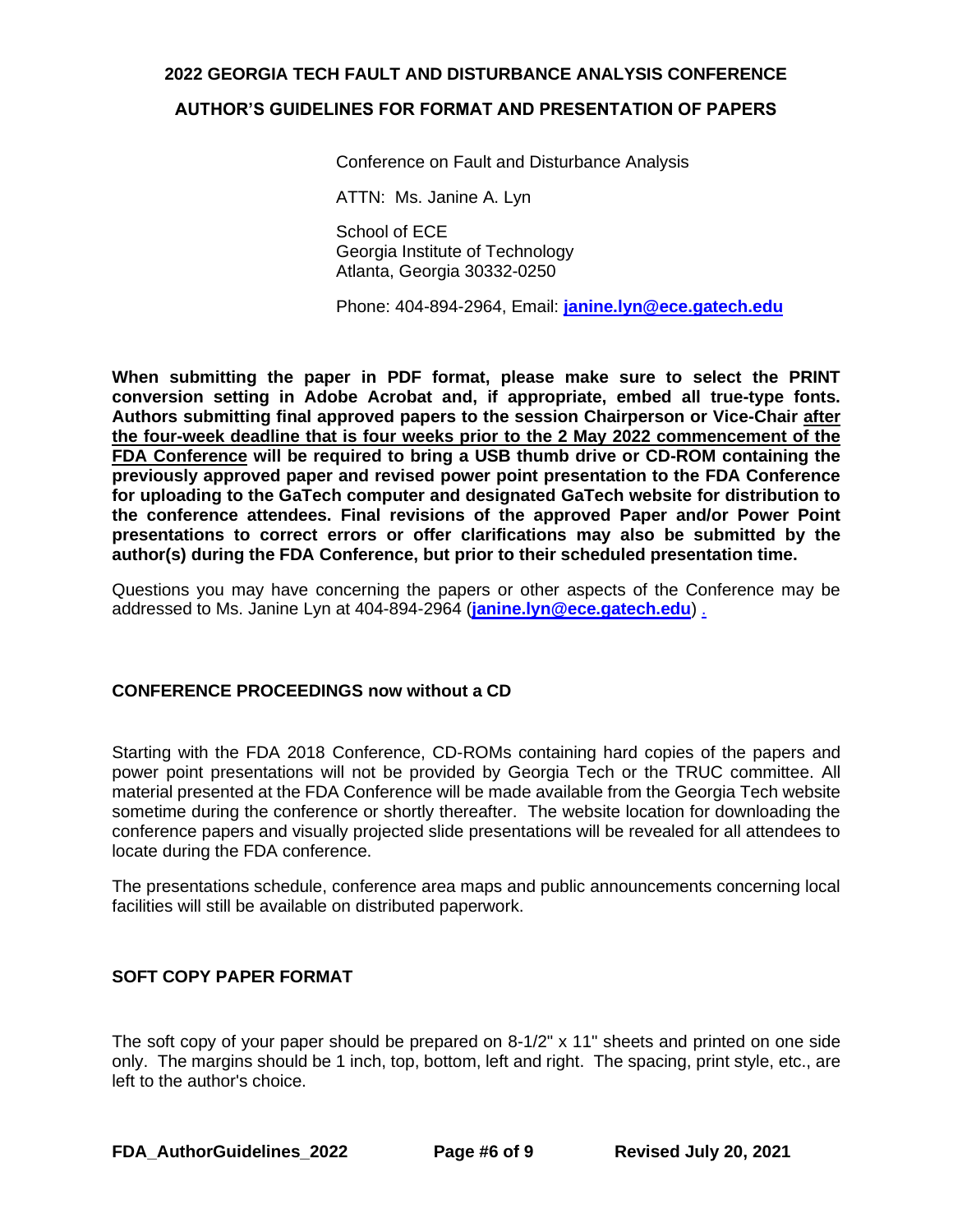#### **AUTHOR'S GUIDELINES FOR FORMAT AND PRESENTATION OF PAPERS**

#### **SESSION CHAIRPERSON or VICE-CHAIR COMMUNICATIONS**

The Chairperson or Vice-Chairperson for the presentation session to which you have been assigned will provide their e-mail contact information for you to use when communicating with them while they review your paper and the Microsoft**®** Power Point**®** presentation.

Copy and paste the following **REGISTRATION** into an e-mail for return to **[janine.lyn@ece.gatech.edu](mailto:janine.lyn@ece.gatech.edu)** at the Georgia Tech Continuing Education Department and your Session Chairperson.

# **REGISTRATION**

A discounted registration (50%) will be provided to the presenter of a technical paper (only one discount per technical paper). For this purpose, you should return a completed registration form marked "speaker." In case of a paper with multiple authors, only one registration fee per paper will be discounted, i.e. for the person who is designated as the presenter of the paper.

AUTHOR(S):\_\_\_\_\_\_\_\_\_\_\_\_\_\_\_\_\_\_\_\_\_\_\_\_\_\_\_\_\_\_\_\_\_\_\_\_\_\_\_\_\_\_\_\_\_\_\_\_\_\_\_\_\_\_\_\_\_\_\_\_\_\_\_\_

TITLE OF PAPER:

DATE & TIME OF PRESENTATION:\_\_\_\_\_\_\_\_\_\_\_\_\_\_\_\_\_\_\_\_\_\_\_\_\_\_\_\_\_\_\_\_\_\_\_\_\_\_\_\_\_\_\_\_\_\_

AUTHOR MAKING PRESENTATION: AUTHOR MAKING PRESENTATION:

========================================================================

SESSION CHAIRPERSON: The set of the set of the set of the set of the set of the set of the set of the set of the set of the set of the set of the set of the set of the set of the set of the set of the set of the set of the

(check conference program)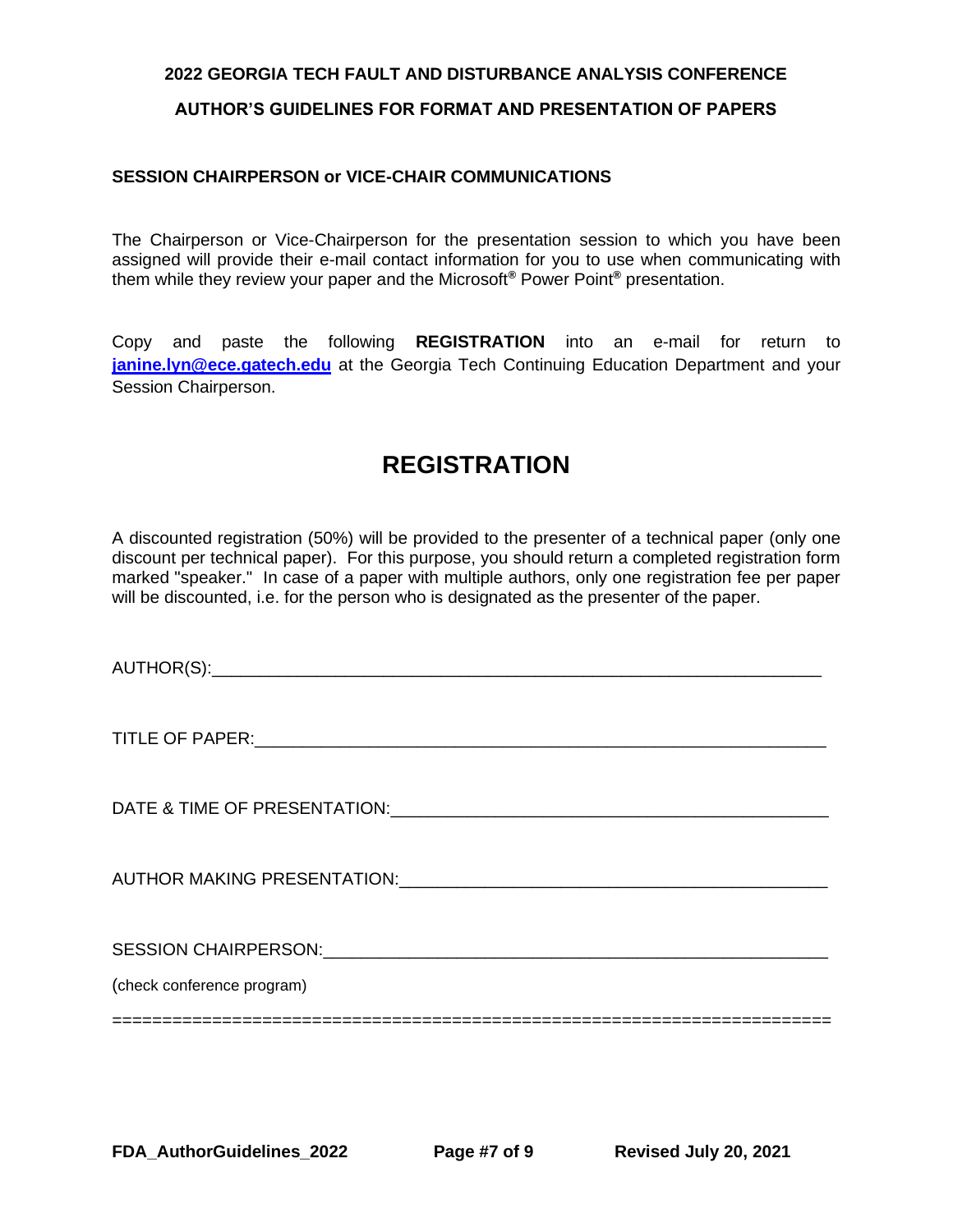#### **AUTHOR'S GUIDELINES FOR FORMAT AND PRESENTATION OF PAPERS**

**Your Brief Biographical Sketch**: To save you time and trouble at the Conference, this information will be passed on to our Session Chairperson. This is in addition to the biographical sketch included at the end of your paper.

# **PLEASE RETURN BY January 31, 2022**

Copy and paste the following **ACKNOWLEDGEMENT** into an e-mail for return to **[janine.lyn@ece.gatech.edu](mailto:janine.lyn@ece.gatech.edu)** at the Georgia Tech Continuing Education Department and your Session Chairperson.

# **ACKNOWLEDGEMENT**

# PLEASE RETURN AS SOON AS POSSIBLE BUT NO LATER THAN:

# **January 31, 2022**

AUTHOR(S):\_\_\_\_\_\_\_\_\_\_\_\_\_\_\_\_\_\_\_\_\_\_\_\_\_\_\_\_\_\_\_\_\_\_\_\_\_\_\_\_\_\_\_\_\_\_\_\_\_\_\_\_\_\_\_\_\_\_\_\_\_\_\_\_

TITLE OF PAPER: THE SERVICE OF STRAINING STRAINING STRAINING STRAINING STRAINING STRAINING STRAINING STRAINING STRAINING STRAINING STRAINING STRAINING STRAINING STRAINING STRAINING STRAINING STRAINING STRAINING STRAINING S

We acknowledge receipt of our paper acceptance and we plan to present the paper at the 2022 Fault and Disturbance Analysis Conference